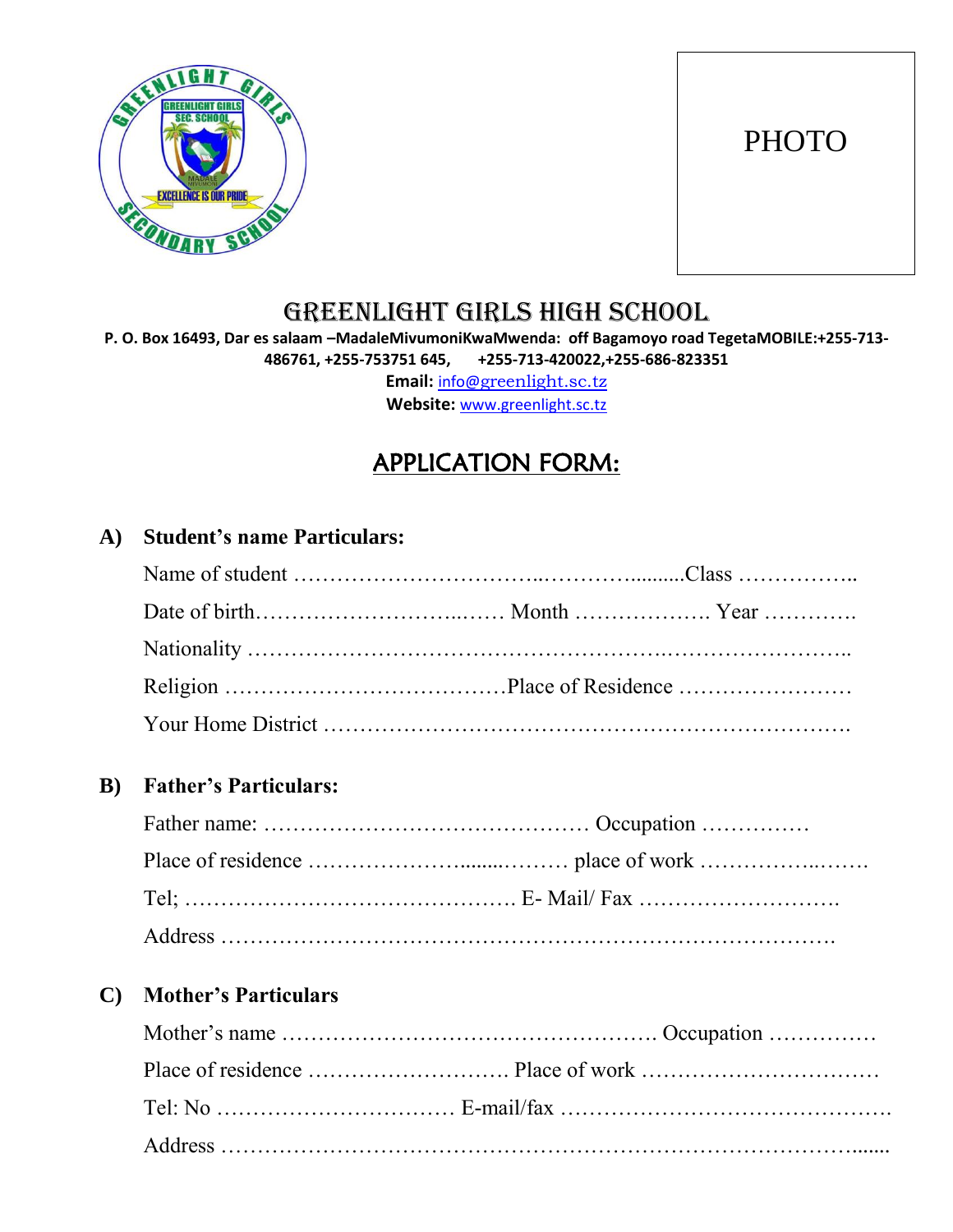| D)                                     | <b>Guardian's Particulars:</b>                                                                                                    |
|----------------------------------------|-----------------------------------------------------------------------------------------------------------------------------------|
|                                        |                                                                                                                                   |
|                                        |                                                                                                                                   |
|                                        |                                                                                                                                   |
| E)<br>F)<br>G)<br>H)<br>$\Gamma$<br>J) | Name of student at Greenlight who knows your parent or your home<br>Do you have any special health problem? Please specify if any |
|                                        |                                                                                                                                   |
| K)                                     | Student's past records<br>Primary school where you attended your studies                                                          |
|                                        | Your primary Results: English  Math<br>Science  Kiswahili  Social studies  Mean                                                   |
| L)                                     | Responsibilities held in your former school:                                                                                      |
| M)                                     |                                                                                                                                   |
| N)                                     | Your hobbies                                                                                                                      |
| O                                      | (a) At school                                                                                                                     |
|                                        |                                                                                                                                   |
| P)                                     | (b) At Home                                                                                                                       |
|                                        |                                                                                                                                   |
|                                        |                                                                                                                                   |
|                                        |                                                                                                                                   |